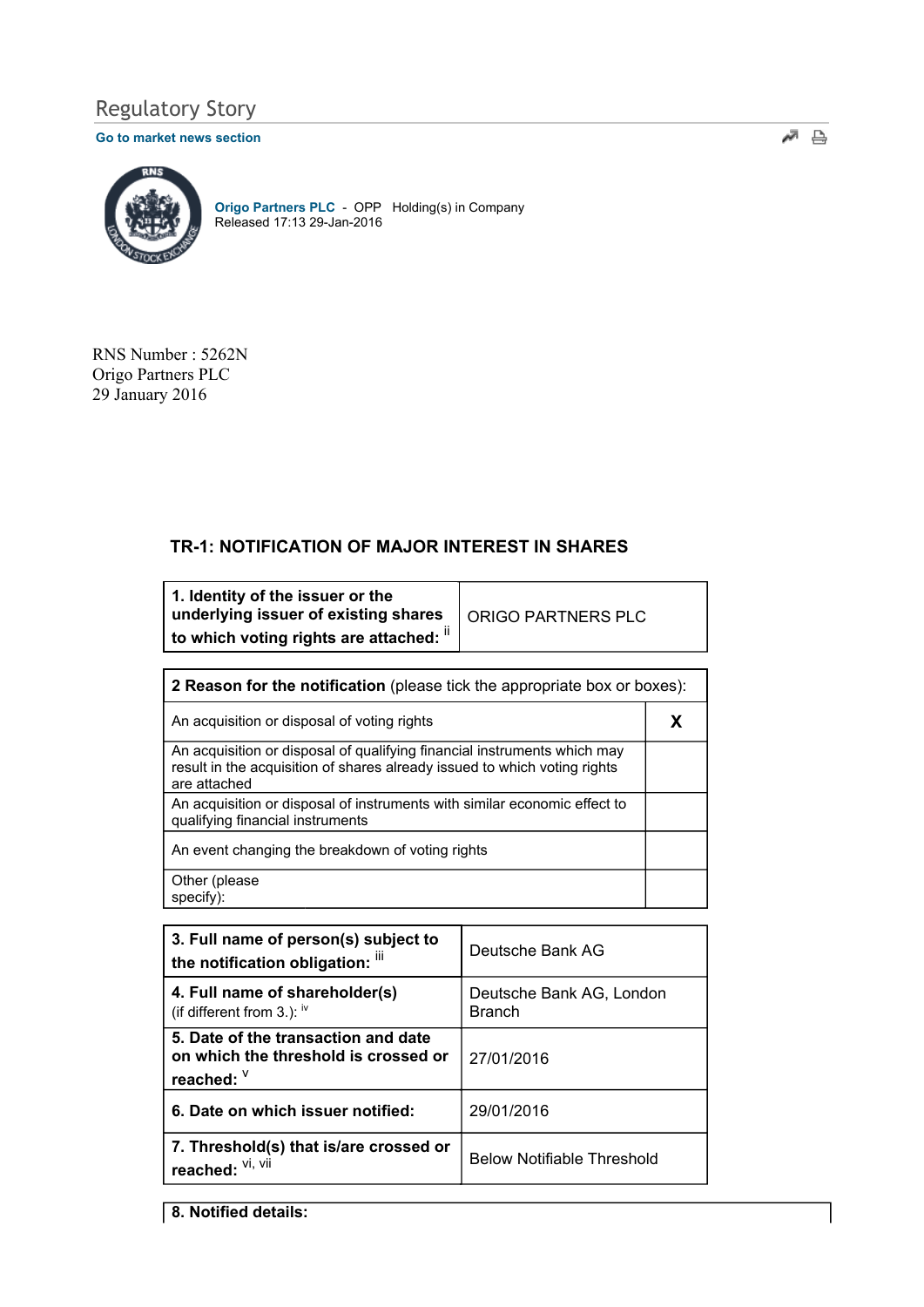## A: Voting rights attached to shares vill, ix

| Class/type of<br>shares              | <b>Situation previous</b><br>to the triggering<br>transaction |                               |                                         | Resulting situation after the triggering transaction |                   |                                         |                 |
|--------------------------------------|---------------------------------------------------------------|-------------------------------|-----------------------------------------|------------------------------------------------------|-------------------|-----------------------------------------|-----------------|
| if possible using<br>the ISIN CODE   | <b>Number</b><br>οf<br><b>Shares</b>                          | <b>Number</b><br>οf<br>Voting | <b>Number</b><br>οf<br>shares           | <b>Number of voting</b><br>rights                    |                   | % of voting rights                      |                 |
|                                      |                                                               | <b>Rights</b>                 | <b>Direct</b>                           | Direct <sup>xi</sup>                                 | Indirect  <br>xii | <b>Direct</b>                           | <b>Indirect</b> |
| IM00B1G3MS12<br>(Ordinary<br>Shares) | 31,800,738                                                    | 31,800,738                    | <b>Below</b><br>notifiable<br>threshold | <b>Below</b><br>notifiable<br>threshold              | $\Omega$          | <b>Below</b><br>notifiable<br>threshold | - 0             |

| <b>B: Qualifying Financial Instruments</b> |                                                      |                                                  |                                                                                                              |                          |
|--------------------------------------------|------------------------------------------------------|--------------------------------------------------|--------------------------------------------------------------------------------------------------------------|--------------------------|
|                                            | Resulting situation after the triggering transaction |                                                  |                                                                                                              |                          |
| Type of<br>financial<br>instrument         | <b>Expiration</b><br>date <sup>xiii</sup>            | Exercise/<br>Conversion<br>Period <sup>xiv</sup> | Number of<br>voting<br>rights that may<br>be<br>acquired if the<br>instrument is<br>exercised/<br>converted. | % of<br>voting<br>rights |
|                                            |                                                      |                                                  |                                                                                                              |                          |

| C: Financial Instruments with similar economic effect to Qualifying<br>Financial Instruments XV, XVI<br>Resulting situation after the triggering transaction |                          |                                           |                                                |                                                          |                               |              |
|--------------------------------------------------------------------------------------------------------------------------------------------------------------|--------------------------|-------------------------------------------|------------------------------------------------|----------------------------------------------------------|-------------------------------|--------------|
| Type of<br>financial<br>instrument                                                                                                                           | <b>Exercise</b><br>price | <b>Expiration</b><br>date <sup>xvii</sup> | Exercise/<br><b>Conversion</b><br>period XVIII | Number of<br>voting<br>rights<br>instrument<br>refers to | % of voting<br>rights xix, xx |              |
|                                                                                                                                                              |                          |                                           |                                                |                                                          | <b>Nominal</b>                | <b>Delta</b> |
|                                                                                                                                                              |                          |                                           |                                                |                                                          |                               |              |

| Total (A+B+C)              |                             |
|----------------------------|-----------------------------|
| Number of voting rights    | Percentage of voting rights |
| Below notifiable threshold | Below notifiable threshold  |

9. Chain of controlled undertakings through which the voting rights and/or the

financial instruments are effectively held, if applicable:  $xxi$